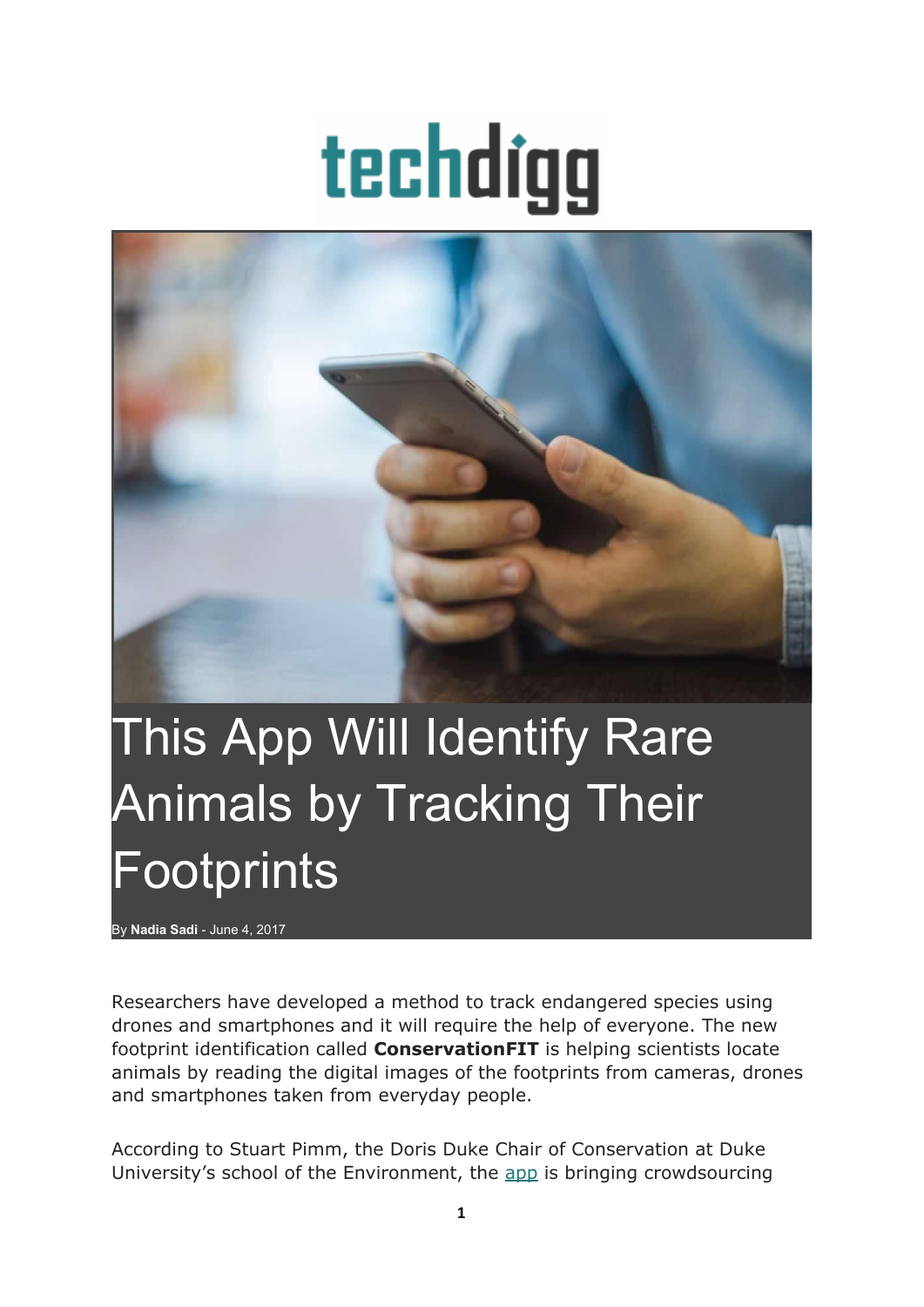techniques to research.

In this program, you will be able to upload an image of a bird, plant or butterfly, and the researchers will be able to help you identify it.

Although tracking rare species is not easy, this kind of technology will make it easier to look at population sizes, and follow individual animals. In addition, the software uses unique algorithms that read the digital images of animal tracks. For example, a cheetah footprint will identify the gender, species, and age of the animal that made them.

![](_page_1_Picture_3.jpeg)

## The goal of ConservationFIT

The researchers at Duke University and SAS developed the interactive software in order to monitor and locate endangered and elusive species.

That is how even if you do not know what species made the footprint, you can still upload the image.

The system is user-friendly and is integral as it is difficult getting accurate data on animal numbers, which we need for wildlife conservation.

Furthermore, ConservationFIT allows the researchers to get the attention of millions of people who own drones or smartphones. Scientists can also use data from the images and map its geographic distribution. For now, they are focusing on the endangered species of big cats, such as jaguars in the Americas, snow leopards in Asia, and cheetahs in the Middle East and Africa. More locations and species will be added later on.

The program runs JMP software from [SAS,](https://www.sas.com/en_ca/home.html) which is a data analytics company